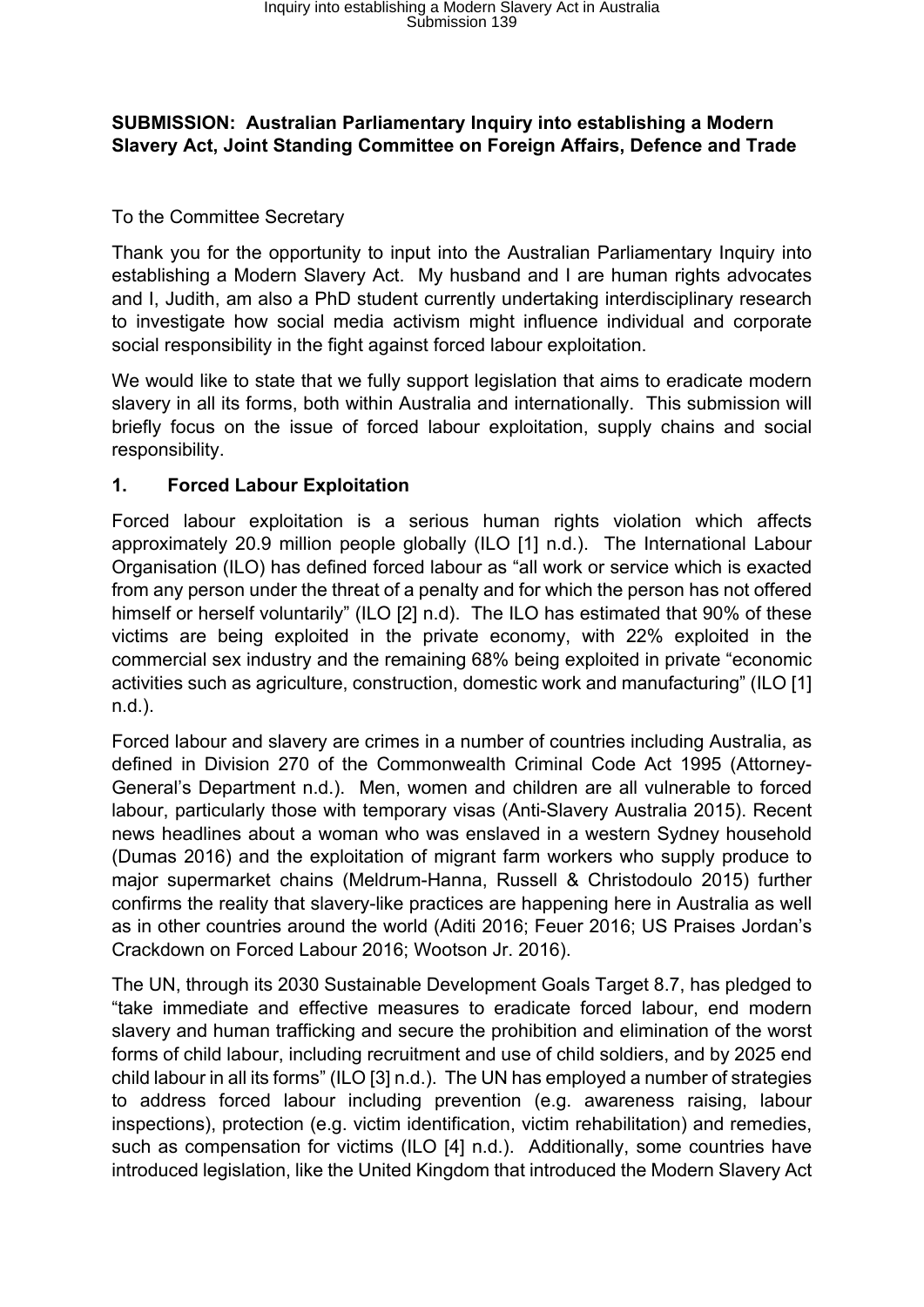2015 which requires companies to report annually on the presence of forced labour in their global supply chains (Landau 2016) and as evidenced by this Inquiry, the Australian Parliament is currently considering the introduction of similar legislation into Australia (Parliament of Australia 2017).

At the grassroots level, non-government organisations (NGOs), developmental agencies and activists have undertaken a variety of activities in the fight against forced labour including awareness raising campaigns (European Commission 2012; Killalea 2017); the provision of industry specific advice on how to identify forced labour exploitation (Tuppen 2013; McKevitt 2017); initiating protest and boycotting activities (Rice 2016; Coalition of Immokalee Workers 2017); rehabilitation services (International Justice Mission 2012; Thomisith 2013;) and livelihood programs that provide micro-financing business opportunities (Crump 2015) to help address poverty, which is one of the root causes of forced labour exploitation (ILAB n.d).

# **2. Supply Chains and Social Responsibility**

One way to examine the impact of social responsibility in the fight against forced labour exploitation is through the economic theory of supply and demand. In its simplest form, this theory shows the interaction between consumer demand for a commodity and how much of the commodity the supplier has available to sell to the market. In the context of modern slavery, humans are either the commodity being sold or their labour is used to produce inexpensive products and services. As retail prices for products and services are highly dependent upon production costs, these suppliers are able to eliminate or reduce production costs by using free or low-cost slave labour. This strategy enables these products and services to be sold at cheaper retail prices, making these commodities more desirable to consumers, which in turn increases sales and maximises the suppliers' profits (Kara 2011, 69-70). Consumer demand for these cheaper products and services perpetuates slavery and slavery-like practices (Anderson and Davidson 2002, 33). Increased consumer awareness of product supply chains (Kara 2011, 71); consumers questioning retailers about the supply chains used (Tse, Esposito and Olsen 2014; Killalea 2017) and audits of business supply chains (Achilles 2015) are just some of the socially responsible strategies that can be employed to address forced labour exploitation.

Social responsibility is based around the belief that individuals and organisations have an "obligation to act for the benefit of society at large" (Wikipedia [1] 2017). For organisations, corporate social responsibility (CSR) is based on societal expectations of how an organisation operates in terms of economic, legal, ethical and discretionary (e.g. philanthropic) considerations (Carroll 2015, 90). While the economic and legal aspects of business are a requirement of society, Carroll (2015, 90) has argued that ethical responsibility is expected by society and that an organisation's discretionary outputs are considered highly desirable by society.

# **3. A Step Further**

It is important to take a holistic approach to the issue of modern slavery, to not only focus on the obvious (i.e. supply chain transparency) but to go beyond and address the root causes of modern slavery namely poverty, unemployment, ethnicity and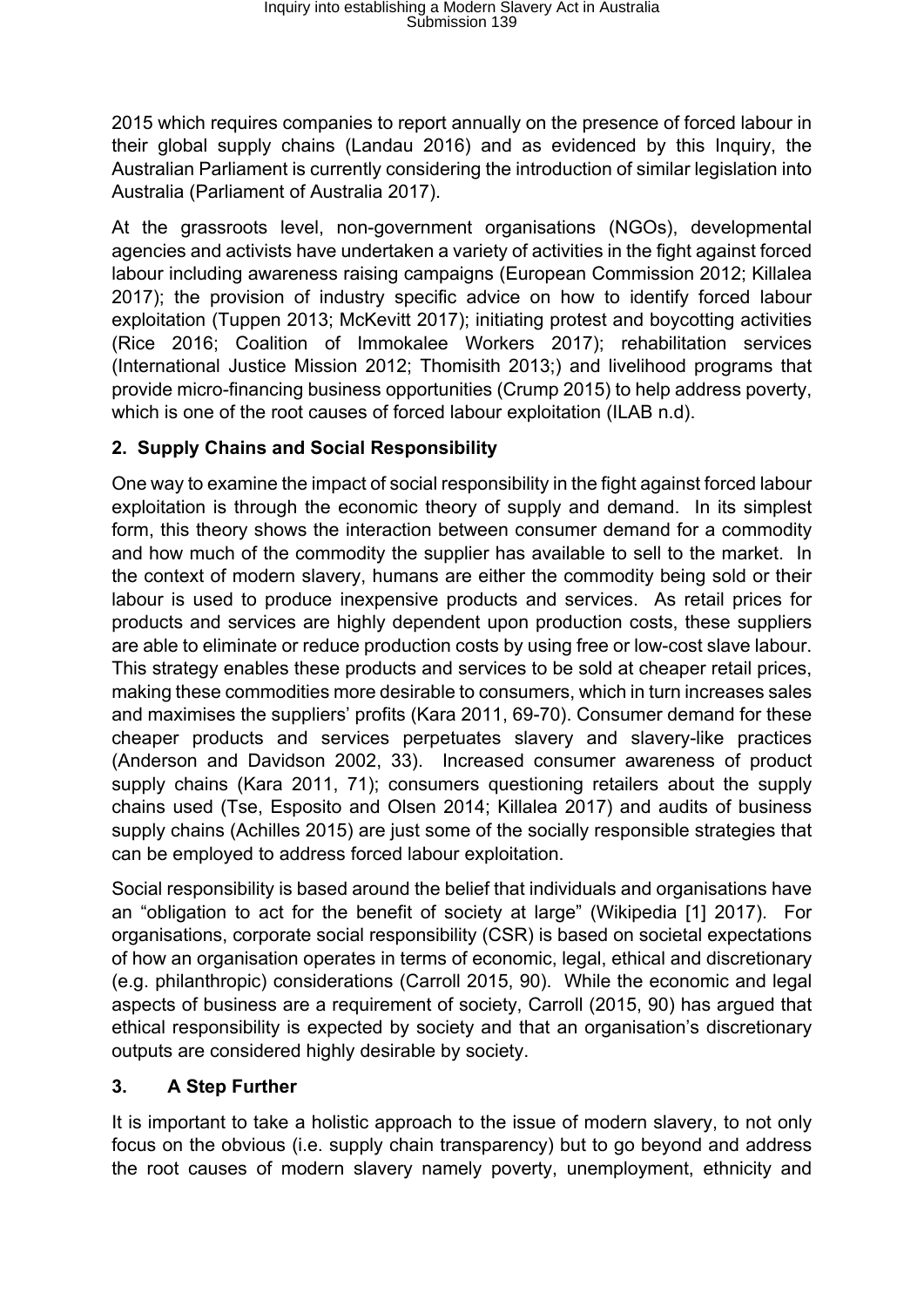gender discrimination (Perry and McEwing quoted in Rezaeian 2016). For example, as highlighted by human rights activist Kalpona Akter, for many of the garment workers in Bangladesh, these jobs are absolutely vital for their survival. She pleads for us to not boycott their clothing brands, but to question suppliers and campaign for fair pay for the workers (Killalea 2017).

Reinforcing Carroll's (2015,90) concept that CSR should include aspects of both ethical and discretionary considerations, we would like to propose that the Australian Modern Slavery Act include a provision for corporations to give back to those people who have been exploited in their supply chains. One way this could be achieved is through imposing an annual levy on businesses (e.g. a small percentage based on their profits), with the funds, for example, being directed towards supporting sustainable micro-business opportunities to former forced labour victims. Additionally, any individual or business that is found to have used forced labour should be required to provide compensation for the victims.

Once again, thank you for this opportunity to make a submission to this Inquiry. We implore you to consider, not only the issue of supply chain transparency but to go beyond and seek to address the root causes of modern slavery through this legislation.

Yours faithfully

# **JUDITH A NEWTON & STEVEN PEIRCE**

**18 June 2017**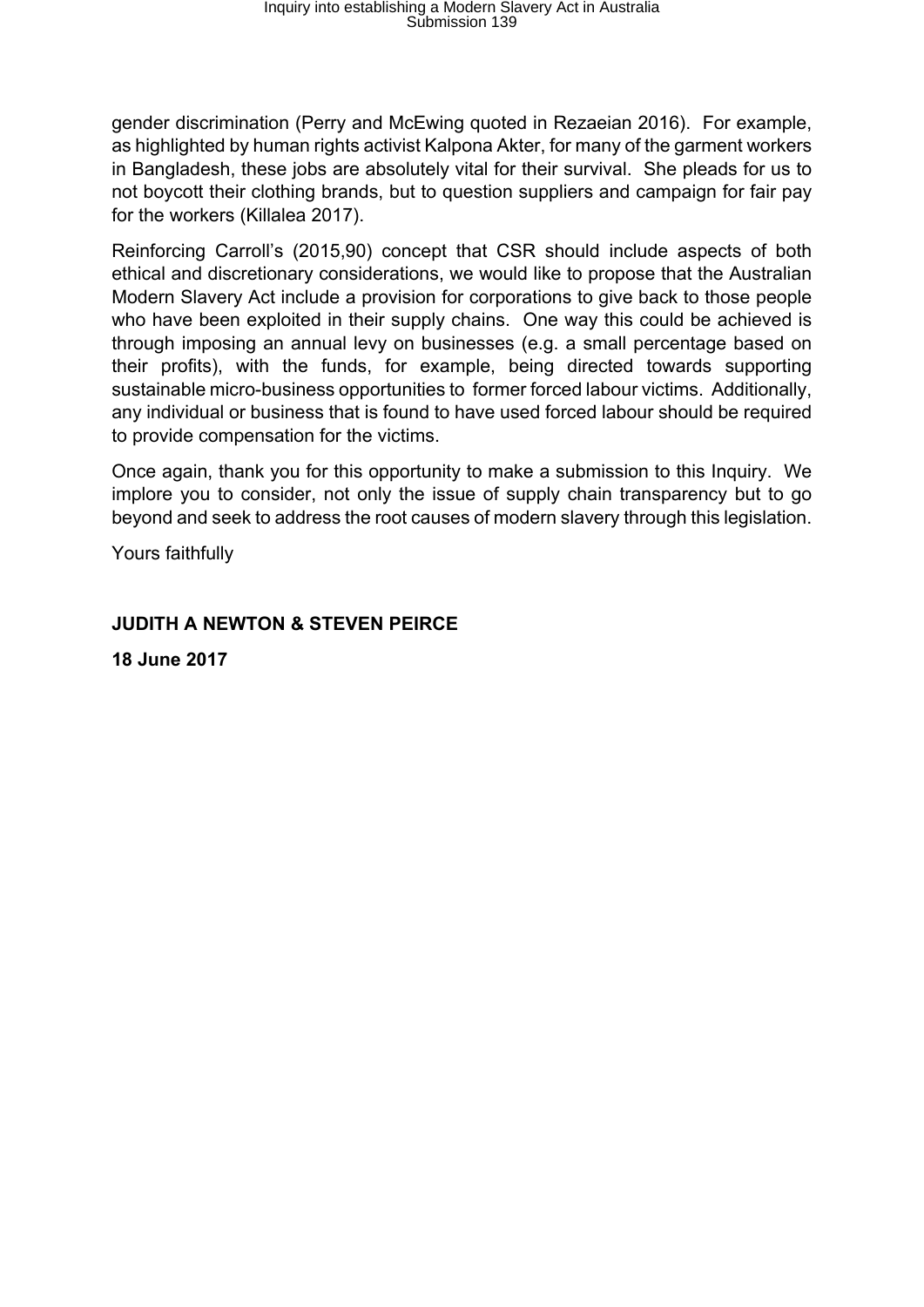# **REFERENCES**

Achilles. 2015. "Customers' supply chain awareness is growing - are you prepared?". Industry Insights, August 6. Accessed 10 May 2017. http://www.achilles.com/en/about-achilles/industry-insights/2861-customers-supplychain-awareness-is-growing-are-you-prepared

Aditi, R. 2016. "11-year-old girl scales wall of house, escapes forced labour". The Hindu, September 26. Accessed 18 April 2017. ISSN 0971751X.

Anderson, Bridget and Julia O'Connell Davidson. 2004. Trafficking-a Demand Led Problem? Sweden: Save the Children Sweden.

http://s3.amazonaws.com/academia.edu.documents/32223222/RB\_2486\_-

\_The\_Demand\_Side\_o.pdf?AWSAccessKeyId=AKIAIWOWYYGZ2Y53UL3A&Expire s=1494394690&Signature=22oBDgPQTjm%2B67rnwnbr6xzY5P0%3D&responsecontent-

disposition=inline%3B%20filename%3DIs\_trafficking\_in\_human\_beings\_demand\_dr .pdf

Anti-Slavery Australia. 2015. "Forced Labour." Accessed 26 September 2016. http://www.antislavery.org.au/images/stories/Factsheets/04%20- %20Forced%20labour.pdf

Attorney-General's Department. n.d. "Human Trafficking and Slavery Legislation". https://www.ag.gov.au/CrimeAndCorruption/HumanTrafficking/Pages/Humantrafficking-legislation.aspx

Carroll, Archie B. 2015. "Corporate social responsibility: The centerpiece of competing and complementary frameworks". Organizational Dynamics 44: 87-96. http://ac.els-cdn.com.ezp01.library.qut.edu.au/S0090261615000170/1-s2.0- S0090261615000170-main.pdf?\_tid=6c2c5708-336e-11e7-a532- 00000aab0f6b&acdnat=1494193681\_94f0dba02fbd3a7863f3be753bfbc409

Coalition of Immokalee Workers. 2017. "Boot the Braids campaigns surge in Columbus, Tampa Bay!". Accessed 21 April 2017. http://www.citewrite.qut.edu.au/cite/qutcite.jsp#harvard-online-webcorp

Crump, Jeanne. 2015. "Microfinance and Human Trafficking: Models for Prevention and Rehabilitation". Human Trafficking Centre Blog, April 7. Accessed 21 April 2017. http://humantraffickingcenter.org/microfinance-and-human-trafficking-modelsfor-prevention-and-rehabilitation/

Dumas, Daisy. 2016. "'This is happening in Australia': Sydney Victim of Slavery Speaks Out." Sydney Morning Herald, April 10. Accessed 26 September 2016. http://www.smh.com.au/nsw/this-is-happening-in-australia-sydney-victim-of-slaveryspeaks-out-20160407-go1bt7.html

European Commission. 2012. "Project Briseis - Fight Against Trafficking for Forced Labour. Portugal, Sweden, Romania and United Kingdom". Accessed 21 April 2017. https://ec.europa.eu/anti-trafficking/eu-projects/project-briseis-fight-againsttrafficking-forced-labour-portugal-sweden-romania-and\_en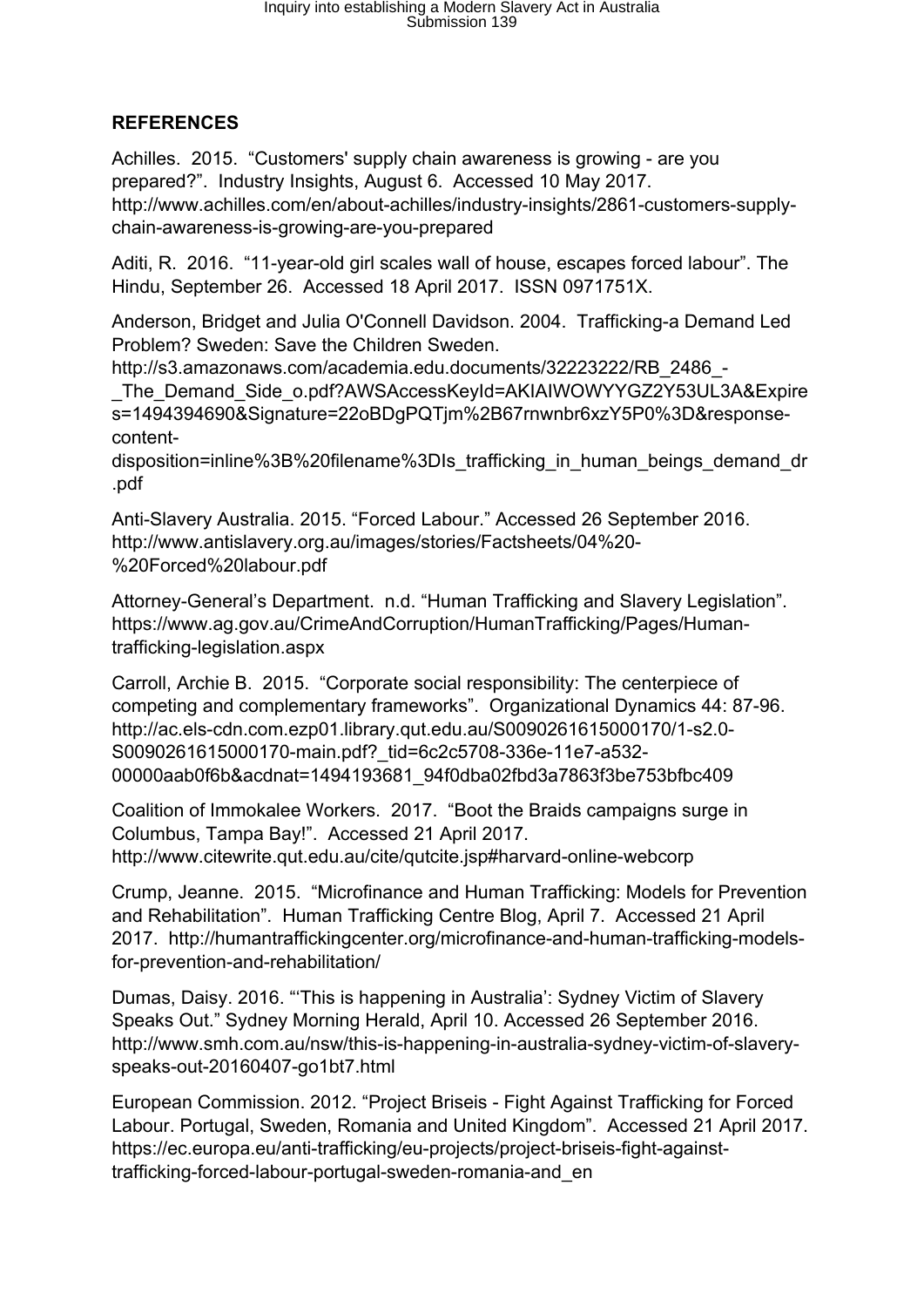Feuer, Alan. 2016. "Ex-Chinese Diplomats Ran Illicit Work Ring, U.S. Says" The New York Times, Late Edition (East Coast), December 9. Accessed 18 April 2017. http://search.proquest.com.ezp01.library.qut.edu.au/docview/1847099848?OpenUrlR efId=info:xri/sid:summon&accountid=13380

ILAB (Bureau of International Labor Affairs). n.d. "Addressing root causes". Accessed 21 April 2017. http://www.citewrite.qut.edu.au/cite/qutcite.jsp#harvardonline-webcorp

ILO [1] n.d. "International Labour Standards on Forced Labour." Accessed 14 April 2017. http://ilo.org/global/standards/subjects-covered-by-international-labourstandards/forced-labour/lang--en/index.htm

ILO [2] n.d. "Question and Answers on Forced Labour." Accessed 3 April 2017.http://www.ilo.org/global/about-the-ilo/newsroom/news/WCMS\_181922/lang- en/index.htm

ILO [3] n.d. "2017 Global Estimates of Modern Slavery and Child Labour". Accessed 14 April 2017. http://www.ilo.org/global/topics/forcedlabour/publications/WCMS\_547398/lang--en/index.htm

ILO [4] n.d. "Brief on the Protocol to the Forced Labour Convention, 1930". Accessed 21 April 2017. http://www.ilo.org/global/topics/forcedlabour/publications/WCMS\_321414/lang--en/index.htm

International Justice Mission. 2012. "Forced Labor Slavery". Fact Sheet. Accessed 21 April 2017. https://www.ijm.org/sites/default/files/download/resources/Factsheet-Forced-Labor-Slavery.pdf

Kara, Siddharth. 2011. "Supply and Demand. Human Trafficking in the Global Economy". Harvard International Review, Summer: 66-71. Accessed 10 May 2017. http://search.proquest.com.ezp01.library.qut.edu.au/docview/900992500?pqorigsite=360link

Killalea, Debra. 2017. "Keep buying clothes made in Bangladesh, but ask questions". News.com.au, March 31. Accessed 25 April 2017. http://www.news.com.au/lifestyle/real-life/news-life/keep-buying-clothes-made-inbangladesh-but-ask-questions/news-story/a696891e5fa13568840ff6b87cfad9d7

Landau, Ingrid. 2016. "UK companies poised to act on forced labour, but Australia lags behind". The Conversation, February 17. Accessed 21 April 2017. http://theconversation.com/uk-companies-poised-to-act-on-forced-labour-butaustralia-lags-behind-54723

McKevitt, Jennifer. 2017. "UPS to train drivers to spot and report human trafficking". Supply Chain Dive, January 13. Accessed 21 April 2017. http://www.supplychaindive.com/news/ups-freight-truckers-against-traffickingtraining-human-rights-violations-2017/433951/